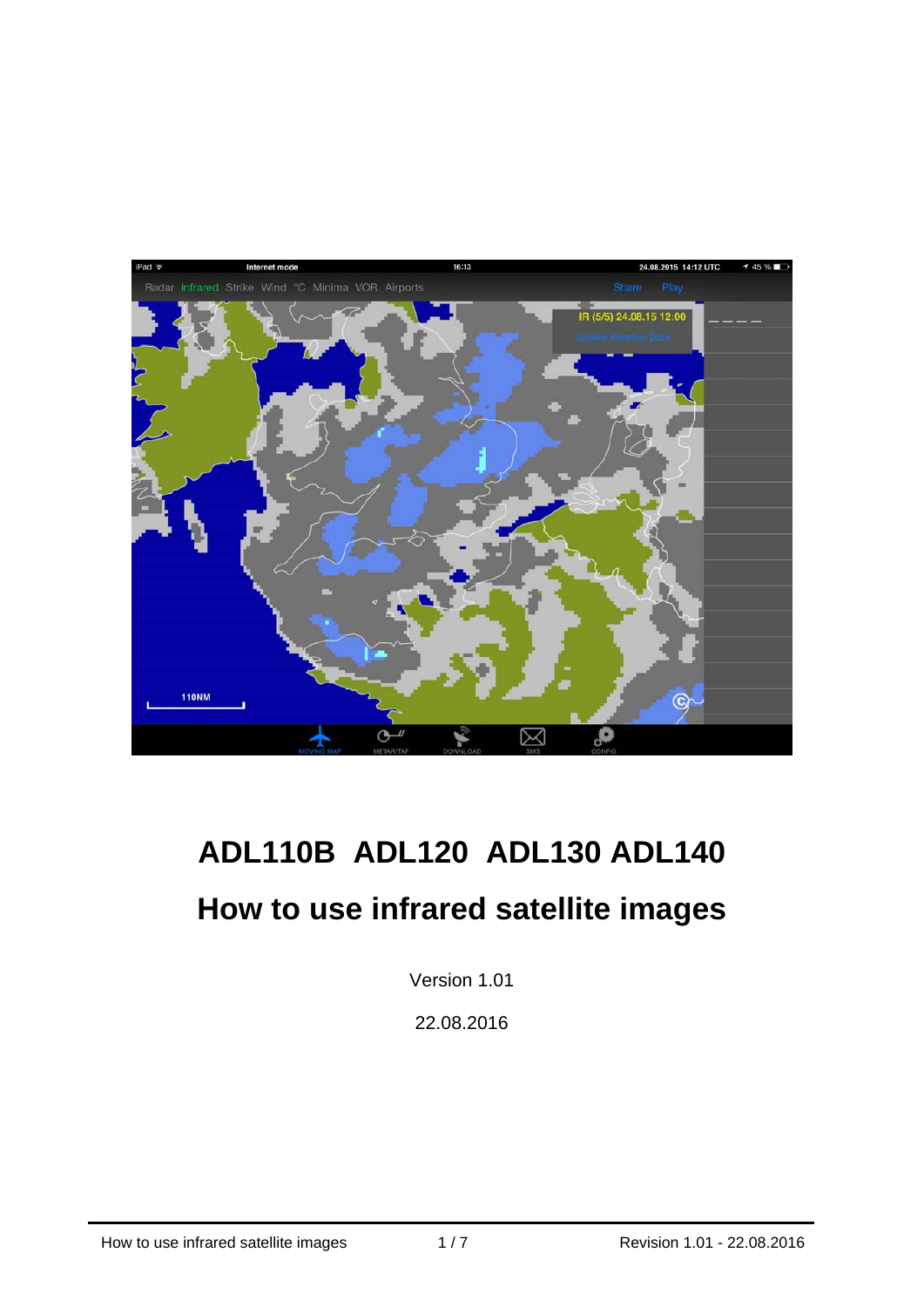**WARNING: Like any information of the ADL in flight weather system infrared images are for situational awareness only. Pilots shall not use the ADL system as primary mean of weather avoidance. Please use good judgement in all your weather avoidance decisions.** 

#### **1 General Description**

Infrared satellite images cover a vast geographical area. Those images show the temperature of the surface or the highest visible cloud layer. Knowing the temperature of the highest could layer is very valuable as it allows calculating the approximate height of those clouds. Usually the colder the higher the cloud is.

Thus, infrared images mainly give information about the height of clouds. Please note the satellite will only see the highest layer. It does not show what is below this layer.

#### **2 Which scale does the ADL system use?**



#### **3 How to read infrared images**

Infrared images are harder to interpret than radar images. There are no clear rules like not to fly into areas with a certain colour. The following chapters will give a few guidelines.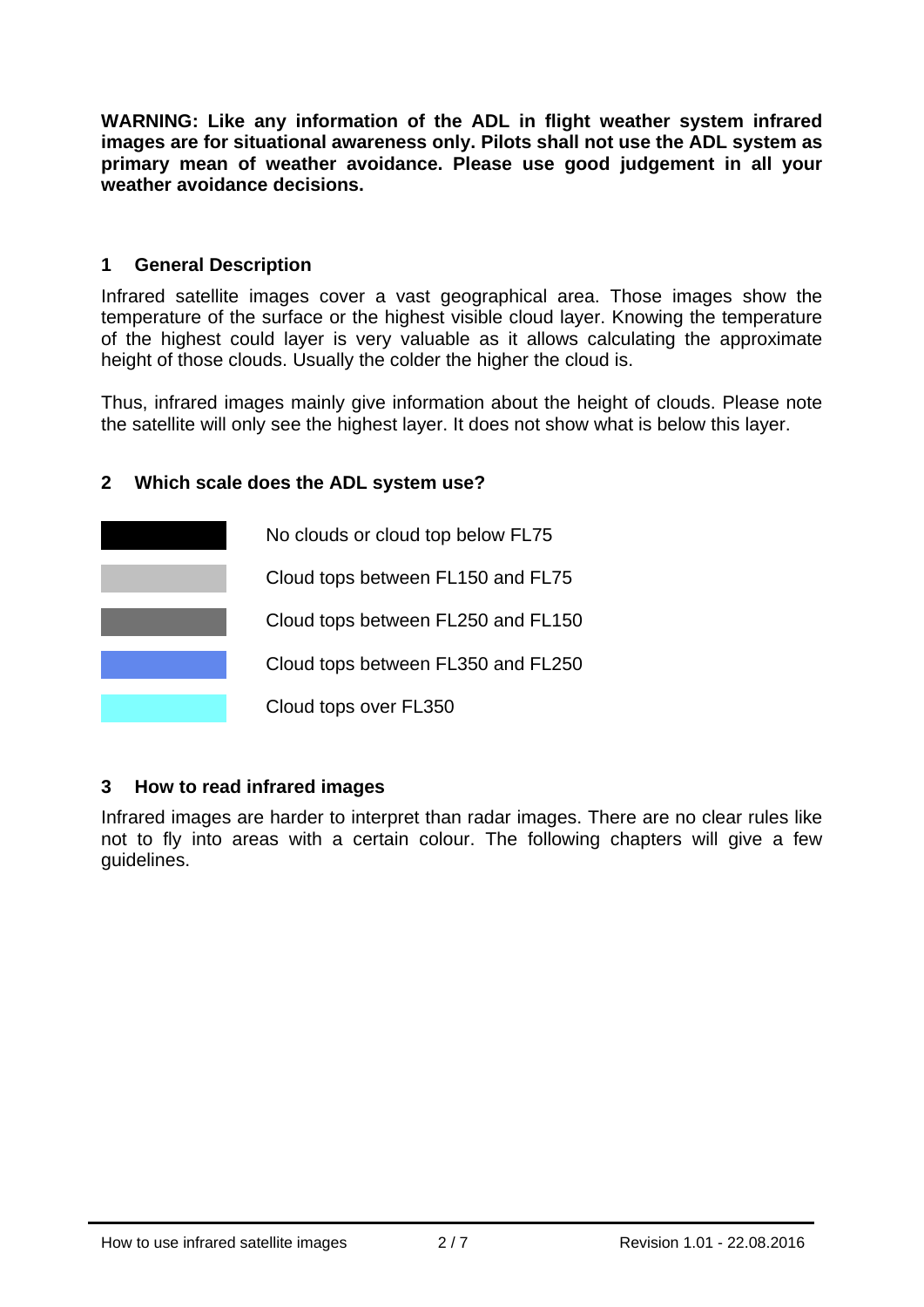## **4 Thunderstorms**

Mature thunderstorms show up very well on infrared (IR) images. You will see high clouds with a compact shape and steep borders. The following picture shows a fine example:



In addition if you overlay the strike and wind information you will see that the highest part of the cloud will often be a little downwind from where you see the strike activity. So the worst area of the thunderstorm will usually be on the windward side of the highest clouds.

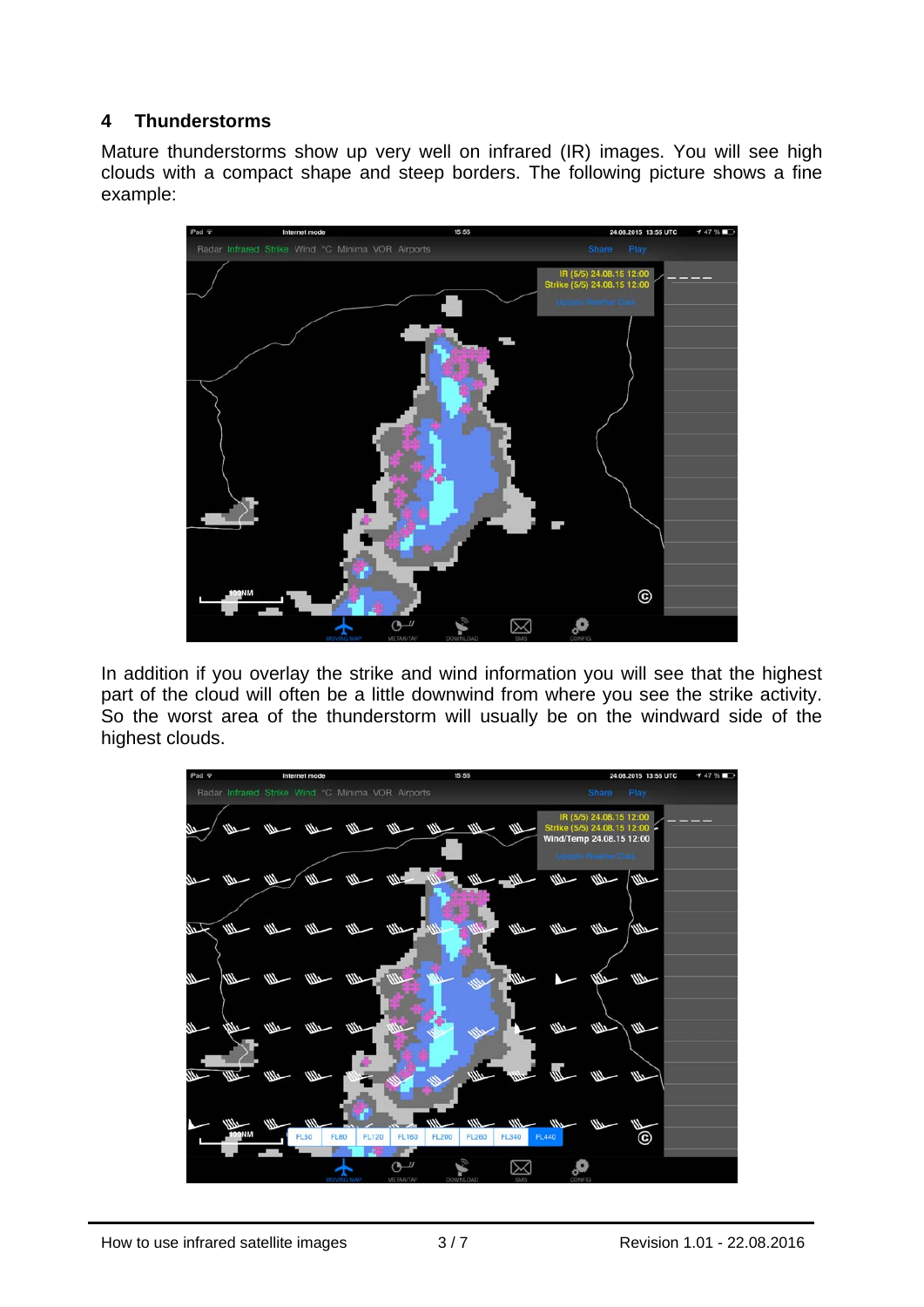If you are in our radar coverage area you can also overlay the radar data and see how radar, IR image and strikes overlay:



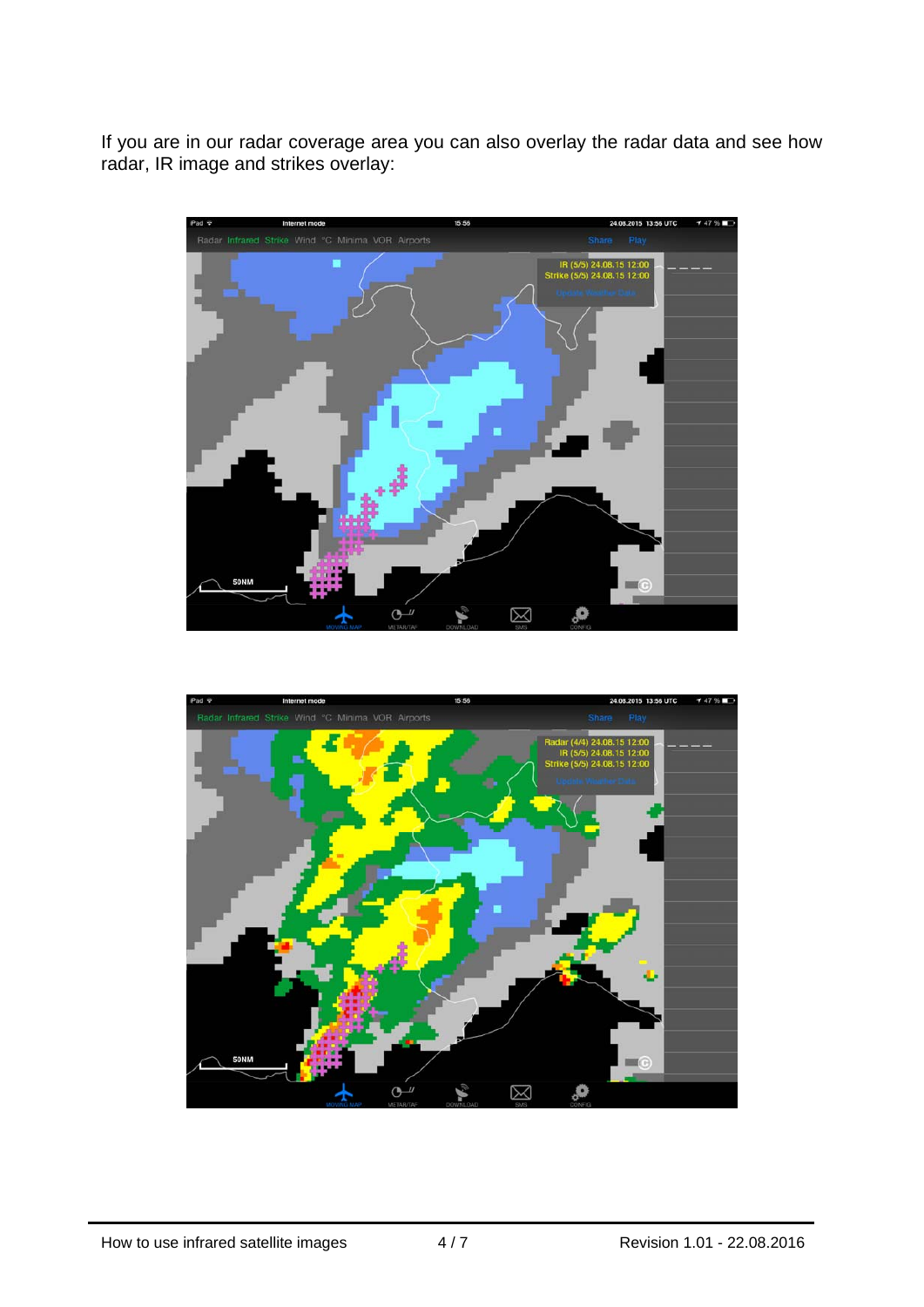# **5 Frontal weather**

Infrared imaging will show frontal weather as long torn apart structures. Usually the clouds will not be as high as in thunderstorms. The worst radar return will usually be in the same area as the highest clouds. Two examples:



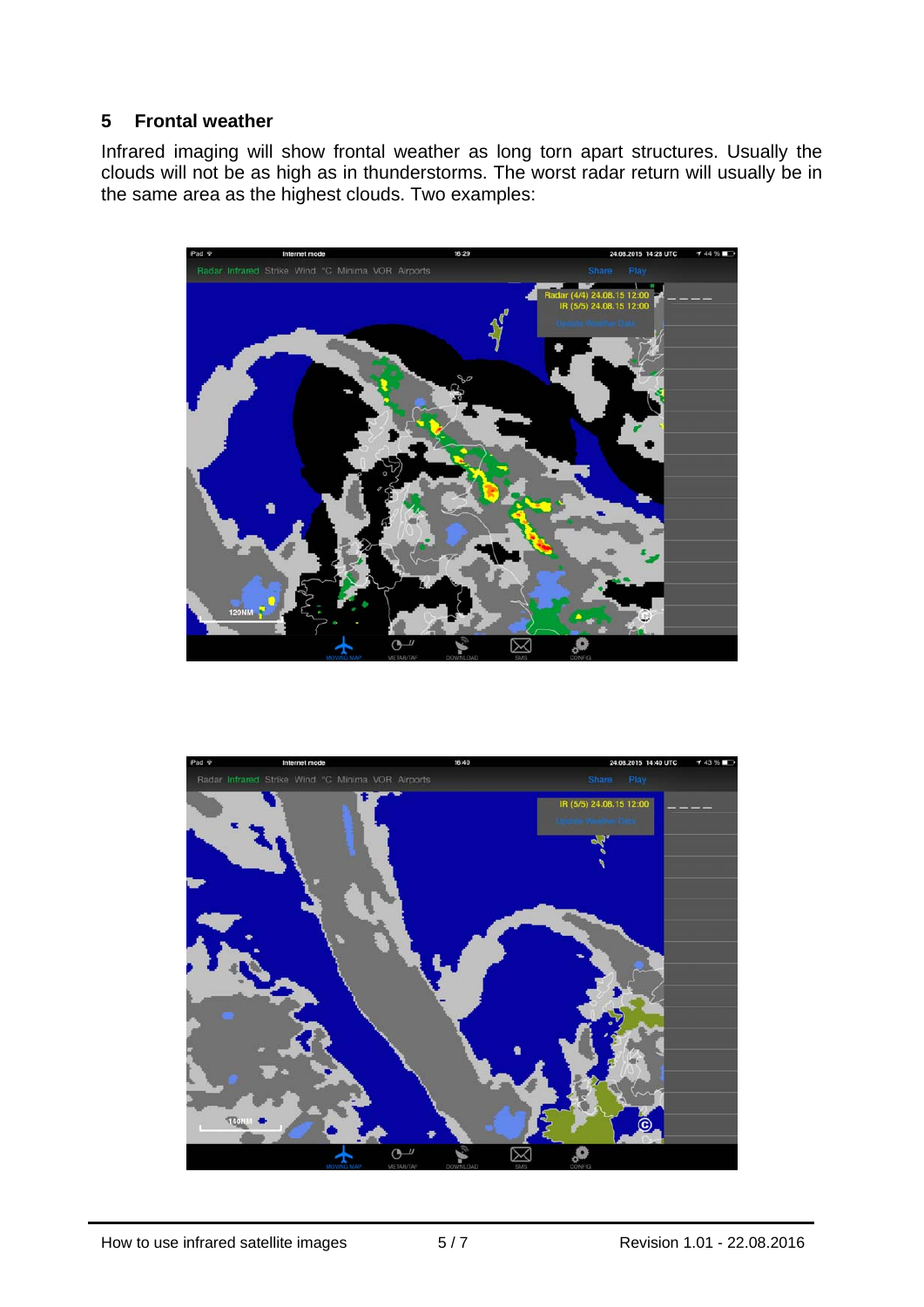## **6 Other clouds**

Besides frontal weather and thunderstorms you will see dispersed clouds at medium altitudes. Those will usually not be accompanied by any radar return or strikes. But depending on temperatures those could be icing clouds etc. Please remember the IR images only shows the highest clouds. There could be layers below or it can be a compact cloud



**WARNING: Like any information of the ADL in flight weather system infrared images are for situational awareness only. Pilots shall not use the ADL system as primary mean of weather avoidance. Please use good judgement in all your weather avoidance decisions.**